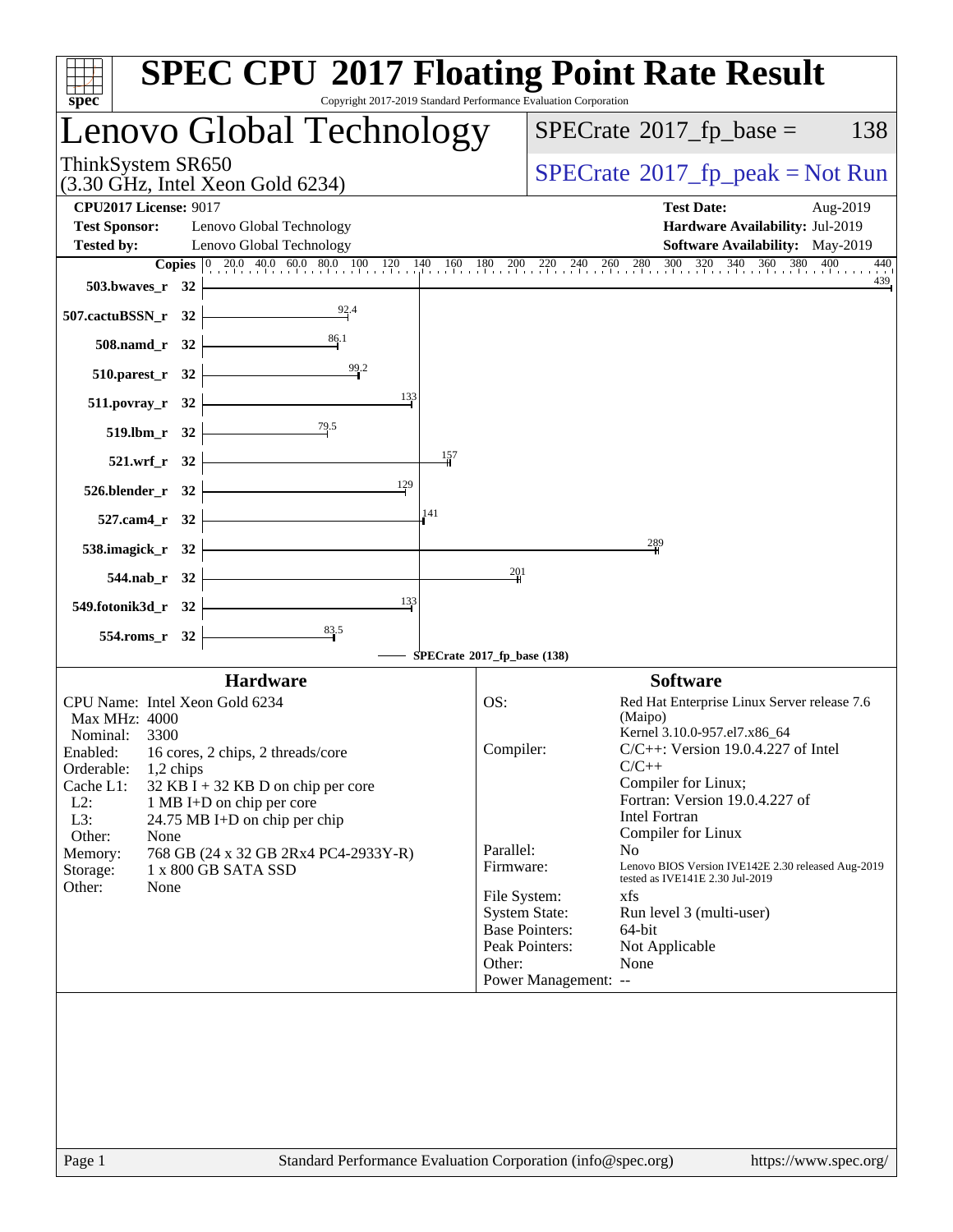

# Lenovo Global Technology

(3.30 GHz, Intel Xeon Gold 6234)

 $SPECTate@2017_fp\_base = 138$ 

### $SPECTate@2017_fp\_peak = Not Run$

**[Test Sponsor:](http://www.spec.org/auto/cpu2017/Docs/result-fields.html#TestSponsor)** Lenovo Global Technology **[Hardware Availability:](http://www.spec.org/auto/cpu2017/Docs/result-fields.html#HardwareAvailability)** Jul-2019 **[Tested by:](http://www.spec.org/auto/cpu2017/Docs/result-fields.html#Testedby)** Lenovo Global Technology **[Software Availability:](http://www.spec.org/auto/cpu2017/Docs/result-fields.html#SoftwareAvailability)** May-2019

**[CPU2017 License:](http://www.spec.org/auto/cpu2017/Docs/result-fields.html#CPU2017License)** 9017 **[Test Date:](http://www.spec.org/auto/cpu2017/Docs/result-fields.html#TestDate)** Aug-2019

#### **[Results Table](http://www.spec.org/auto/cpu2017/Docs/result-fields.html#ResultsTable)**

|                                               | <b>Base</b>   |                |            |                |       |                | <b>Peak</b> |               |                |              |                |              |                |              |
|-----------------------------------------------|---------------|----------------|------------|----------------|-------|----------------|-------------|---------------|----------------|--------------|----------------|--------------|----------------|--------------|
| <b>Benchmark</b>                              | <b>Copies</b> | <b>Seconds</b> | Ratio      | <b>Seconds</b> | Ratio | <b>Seconds</b> | Ratio       | <b>Copies</b> | <b>Seconds</b> | <b>Ratio</b> | <b>Seconds</b> | <b>Ratio</b> | <b>Seconds</b> | <b>Ratio</b> |
| 503.bwayes_r                                  | 32            | <u>731</u>     | <u>439</u> | 731            | 439   | 731            | 439         |               |                |              |                |              |                |              |
| 507.cactuBSSN r                               | 32            | 438            | 92.4       | 438            | 92.5  | 439            | 92.2        |               |                |              |                |              |                |              |
| $508$ .namd $r$                               | 32            | 355            | 85.7       | 353            | 86.2  | 353            | 86.1        |               |                |              |                |              |                |              |
| 510.parest_r                                  | 32            | 839            | 99.8       | 844            | 99.2  | 846            | 98.9        |               |                |              |                |              |                |              |
| 511.povray_r                                  | 32            | 564            | 133        | 561            | 133   | 561            | <u>133</u>  |               |                |              |                |              |                |              |
| 519.lbm_r                                     | 32            | 424            | 79.5       | 424            | 79.6  | 424            | 79.5        |               |                |              |                |              |                |              |
| $521$ .wrf r                                  | 32            | 460            | 156        | 455            | 157   | 454            | 158         |               |                |              |                |              |                |              |
| 526.blender_r                                 | 32            | 377            | 129        | 378            | 129   | 378            | 129         |               |                |              |                |              |                |              |
| $527.cam4_r$                                  | 32            | 400            | 140        | 398            | 141   | 396            | 141         |               |                |              |                |              |                |              |
| 538.imagick_r                                 | 32            | 274            | 290        | 276            | 288   | 276            | 289         |               |                |              |                |              |                |              |
| $544$ .nab r                                  | 32            | 266            | 203        | 268            | 201   | 269            | 200         |               |                |              |                |              |                |              |
| 549.fotonik3d r                               | 32            | 934            | 134        | 936            | 133   | 938            | 133         |               |                |              |                |              |                |              |
| $554$ .roms_r                                 | 32            | 609            | 83.5       | 606            | 83.9  | 611            | 83.2        |               |                |              |                |              |                |              |
| $SPECrate*2017_fp\_base =$                    |               |                | 138        |                |       |                |             |               |                |              |                |              |                |              |
| $SPECrate^*2017_fp\_peak =$<br><b>Not Run</b> |               |                |            |                |       |                |             |               |                |              |                |              |                |              |

Results appear in the [order in which they were run.](http://www.spec.org/auto/cpu2017/Docs/result-fields.html#RunOrder) Bold underlined text [indicates a median measurement.](http://www.spec.org/auto/cpu2017/Docs/result-fields.html#Median)

#### **[Submit Notes](http://www.spec.org/auto/cpu2017/Docs/result-fields.html#SubmitNotes)**

 The numactl mechanism was used to bind copies to processors. The config file option 'submit' was used to generate numactl commands to bind each copy to a specific processor. For details, please see the config file.

### **[Operating System Notes](http://www.spec.org/auto/cpu2017/Docs/result-fields.html#OperatingSystemNotes)**

Stack size set to unlimited using "ulimit -s unlimited"

### **[General Notes](http://www.spec.org/auto/cpu2017/Docs/result-fields.html#GeneralNotes)**

Environment variables set by runcpu before the start of the run: LD\_LIBRARY\_PATH = "/home/cpu2017-1.0.5-ic19.0u4/lib/intel64"

 Binaries compiled on a system with 1x Intel Core i9-799X CPU + 32GB RAM memory using Redhat Enterprise Linux 7.5 Transparent Huge Pages enabled by default Prior to runcpu invocation Filesystem page cache synced and cleared with: sync; echo 3> /proc/sys/vm/drop\_caches runcpu command invoked through numactl i.e.: numactl --interleave=all runcpu <etc> NA: The test sponsor attests, as of date of publication, that CVE-2017-5754 (Meltdown) is mitigated in the system as tested and documented.

**(Continued on next page)**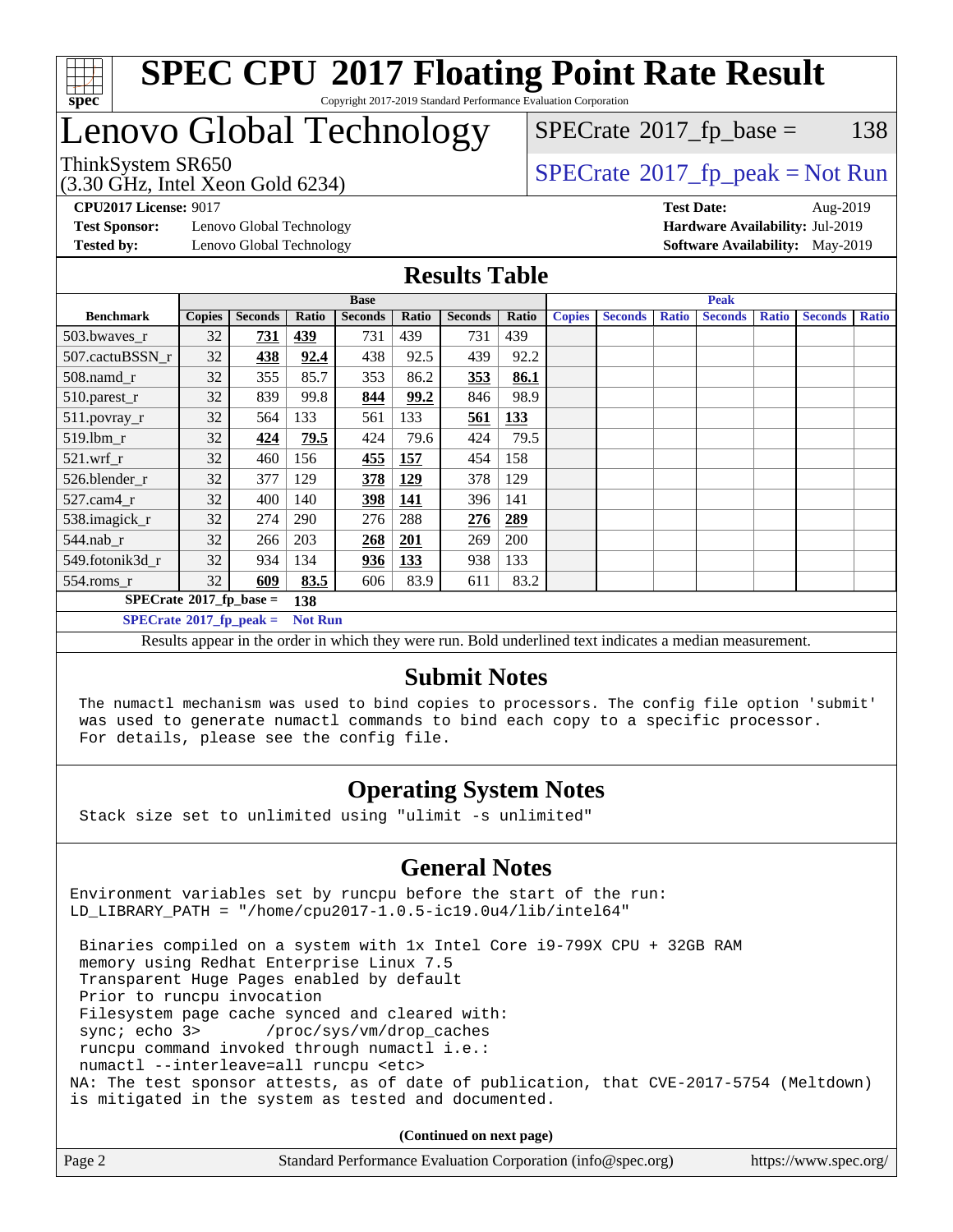

# **[SPEC CPU](http://www.spec.org/auto/cpu2017/Docs/result-fields.html#SPECCPU2017FloatingPointRateResult)[2017 Floating Point Rate Result](http://www.spec.org/auto/cpu2017/Docs/result-fields.html#SPECCPU2017FloatingPointRateResult)**

Copyright 2017-2019 Standard Performance Evaluation Corporation

# Lenovo Global Technology

 $SPECTate@2017_fp\_base = 138$ 

(3.30 GHz, Intel Xeon Gold 6234)

ThinkSystem SR650<br>  $SPECTI<sub>2</sub> 20 CI<sub>2</sub> Intel Yeso Gold 6234$ 

**[Test Sponsor:](http://www.spec.org/auto/cpu2017/Docs/result-fields.html#TestSponsor)** Lenovo Global Technology **[Hardware Availability:](http://www.spec.org/auto/cpu2017/Docs/result-fields.html#HardwareAvailability)** Jul-2019 **[Tested by:](http://www.spec.org/auto/cpu2017/Docs/result-fields.html#Testedby)** Lenovo Global Technology **[Software Availability:](http://www.spec.org/auto/cpu2017/Docs/result-fields.html#SoftwareAvailability)** May-2019

**[CPU2017 License:](http://www.spec.org/auto/cpu2017/Docs/result-fields.html#CPU2017License)** 9017 **[Test Date:](http://www.spec.org/auto/cpu2017/Docs/result-fields.html#TestDate)** Aug-2019

#### **[General Notes \(Continued\)](http://www.spec.org/auto/cpu2017/Docs/result-fields.html#GeneralNotes)**

Yes: The test sponsor attests, as of date of publication, that CVE-2017-5753 (Spectre variant 1) is mitigated in the system as tested and documented. Yes: The test sponsor attests, as of date of publication, that CVE-2017-5715 (Spectre variant 2) is mitigated in the system as tested and documented. Yes: The test sponsor attests, as of date of publication, that CVE-2018-3640 (Spectre variant 3a) is mitigated in the system as tested and documented. Yes: The test sponsor attests, as of date of publication, that CVE-2018-3639 (Spectre variant 4) is mitigated in the system as tested and documented.

#### **[Platform Notes](http://www.spec.org/auto/cpu2017/Docs/result-fields.html#PlatformNotes)**

Page 3 Standard Performance Evaluation Corporation [\(info@spec.org\)](mailto:info@spec.org) <https://www.spec.org/> BIOS configuration: Choose Operating Mode set to Maximum Performance Choose Operating Mode set to Custom Mode C-States set to Legacy SNC set to Enable DCU Streamer Prefetcher set to Disable Trusted Execution Technology set to Enable Stale AtoS set to Enable LLC dead line alloc set to Disable Patrol Scrub set to Disable Sysinfo program /home/cpu2017-1.0.5-ic19.0u4/bin/sysinfo Rev: r5974 of 2018-05-19 9bcde8f2999c33d61f64985e45859ea9 running on localhost.localdomain Thu Aug 22 18:23:00 2019 SUT (System Under Test) info as seen by some common utilities. For more information on this section, see <https://www.spec.org/cpu2017/Docs/config.html#sysinfo> From /proc/cpuinfo model name : Intel(R) Xeon(R) Gold 6234 CPU @ 3.30GHz 2 "physical id"s (chips) 32 "processors" cores, siblings (Caution: counting these is hw and system dependent. The following excerpts from /proc/cpuinfo might not be reliable. Use with caution.) cpu cores : 8 siblings : 16 physical 0: cores 2 3 4 8 9 18 25 27 physical 1: cores 2 4 8 18 19 20 24 25 From lscpu: Architecture: x86\_64 CPU op-mode(s): 32-bit, 64-bit Byte Order: Little Endian  $CPU(s):$  32 On-line CPU(s) list: 0-31 **(Continued on next page)**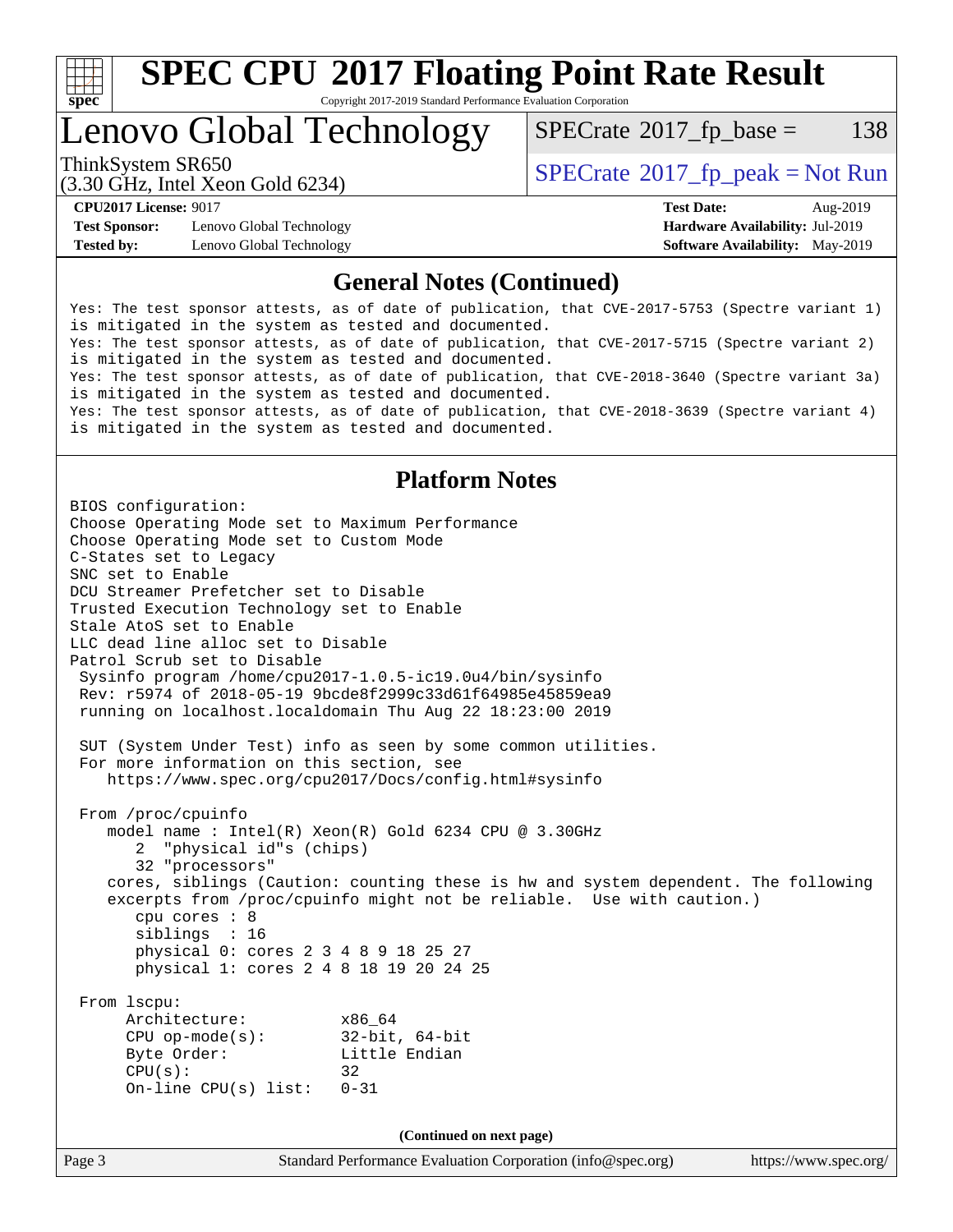

# **[SPEC CPU](http://www.spec.org/auto/cpu2017/Docs/result-fields.html#SPECCPU2017FloatingPointRateResult)[2017 Floating Point Rate Result](http://www.spec.org/auto/cpu2017/Docs/result-fields.html#SPECCPU2017FloatingPointRateResult)**

Copyright 2017-2019 Standard Performance Evaluation Corporation

Lenovo Global Technology

 $SPECTate@2017_fp\_base = 138$ 

(3.30 GHz, Intel Xeon Gold 6234)

ThinkSystem SR650<br>  $(3.30 \text{ GHz}_{\text{1}} \text{ Intel } \text{Yoon} \text{ Gold } 6234)$  [SPECrate](http://www.spec.org/auto/cpu2017/Docs/result-fields.html#SPECrate2017fppeak)®[2017\\_fp\\_peak = N](http://www.spec.org/auto/cpu2017/Docs/result-fields.html#SPECrate2017fppeak)ot Run

**[CPU2017 License:](http://www.spec.org/auto/cpu2017/Docs/result-fields.html#CPU2017License)** 9017 **[Test Date:](http://www.spec.org/auto/cpu2017/Docs/result-fields.html#TestDate)** Aug-2019

**[Test Sponsor:](http://www.spec.org/auto/cpu2017/Docs/result-fields.html#TestSponsor)** Lenovo Global Technology **[Hardware Availability:](http://www.spec.org/auto/cpu2017/Docs/result-fields.html#HardwareAvailability)** Jul-2019 **[Tested by:](http://www.spec.org/auto/cpu2017/Docs/result-fields.html#Testedby)** Lenovo Global Technology **[Software Availability:](http://www.spec.org/auto/cpu2017/Docs/result-fields.html#SoftwareAvailability)** May-2019

#### **[Platform Notes \(Continued\)](http://www.spec.org/auto/cpu2017/Docs/result-fields.html#PlatformNotes)**

| Thread(s) per core:                           | 2                                                                                    |
|-----------------------------------------------|--------------------------------------------------------------------------------------|
| $Core(s)$ per socket:                         | 8                                                                                    |
| Socket(s):                                    | 2                                                                                    |
| NUMA $node(s):$                               | 4                                                                                    |
| Vendor ID:                                    | GenuineIntel                                                                         |
| $CPU$ family:                                 | 6                                                                                    |
| Model:                                        | 85                                                                                   |
| Model name:                                   | $Intel(R)$ Xeon $(R)$ Gold 6234 CPU @ 3.30GHz                                        |
| Stepping:                                     | 7                                                                                    |
| CPU MHz:                                      | 3300.000                                                                             |
| BogoMIPS:                                     | 6600.00                                                                              |
| Virtualization:                               | $VT - x$                                                                             |
| $L1d$ cache:                                  | 32K                                                                                  |
| $L1i$ cache:                                  | 32K                                                                                  |
| $L2$ cache:                                   | 1024K                                                                                |
| $L3$ cache:                                   | 25344K                                                                               |
| NUMA node0 CPU(s): 0,3,4,6,16,19,20,22        |                                                                                      |
| NUMA node1 CPU(s): 1, 2, 5, 7, 17, 18, 21, 23 |                                                                                      |
|                                               | NUMA node2 CPU(s): 8, 10, 14, 15, 24, 26, 30, 31                                     |
| NUMA $node3$ $CPU(s):$                        | 9,11–13,25,27–29                                                                     |
| Flaqs:                                        | fpu vme de pse tsc msr pae mce cx8 apic sep mtrr pqe mca cmov                        |
|                                               | pat pse36 clflush dts acpi mmx fxsr sse sse2 ss ht tm pbe syscall nx pdpe1gb rdtscp  |
|                                               | Im constant_tsc art arch_perfmon pebs bts rep_good nopl xtopology nonstop_tsc        |
|                                               | aperfmperf eagerfpu pni pclmulqdq dtes64 monitor ds_cpl vmx smx est tm2 ssse3 sdbg   |
|                                               | fma cx16 xtpr pdcm pcid dca sse4_1 sse4_2 x2apic movbe popcnt tsc_deadline_timer aes |
|                                               | xsave avx f16c rdrand lahf_lm abm 3dnowprefetch epb cat_13 cdp_13 intel_ppin         |

 intel\_pt ssbd mba ibrs ibpb stibp ibrs\_enhanced tpr\_shadow vnmi flexpriority ept vpid fsgsbase tsc\_adjust bmi1 hle avx2 smep bmi2 erms invpcid rtm cqm mpx rdt\_a avx512f avx512dq rdseed adx smap clflushopt clwb avx512cd avx512bw avx512vl xsaveopt xsavec xgetbv1 cqm\_llc cqm\_occup\_llc cqm\_mbm\_total cqm\_mbm\_local dtherm ida arat pln pts pku ospke avx512\_vnni spec\_ctrl intel\_stibp flush\_l1d arch\_capabilities

 /proc/cpuinfo cache data cache size : 25344 KB

 From numactl --hardware WARNING: a numactl 'node' might or might not correspond to a physical chip. available: 4 nodes (0-3) node 0 cpus: 0 3 4 6 16 19 20 22 node 0 size: 196280 MB node 0 free: 191695 MB node 1 cpus: 1 2 5 7 17 18 21 23 node 1 size: 196608 MB node 1 free: 192097 MB node 2 cpus: 8 10 14 15 24 26 30 31 node 2 size: 196608 MB node 2 free: 192222 MB

**(Continued on next page)**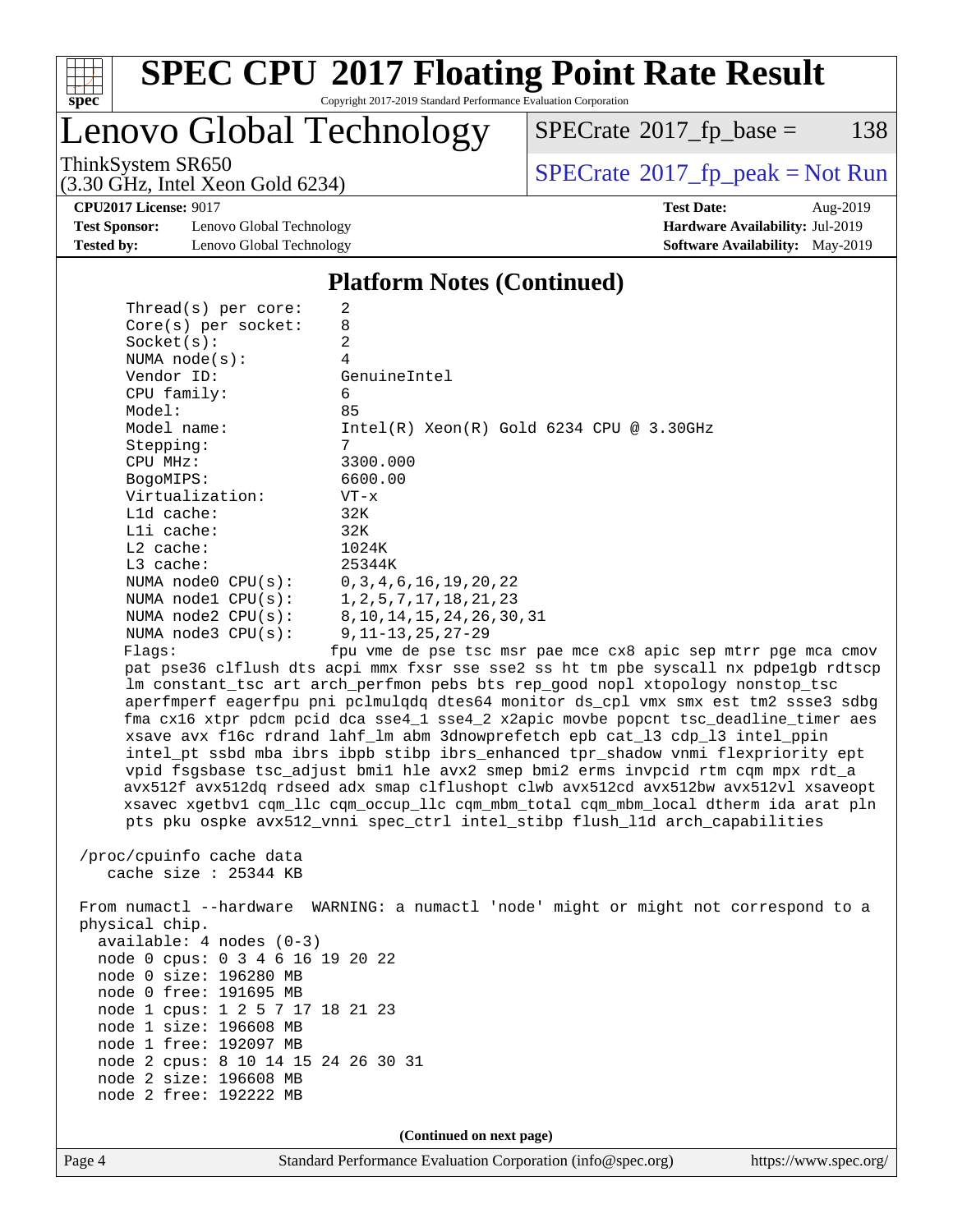

| Page 5<br>Standard Performance Evaluation Corporation (info@spec.org) | https://www.spec.org/ |
|-----------------------------------------------------------------------|-----------------------|
|-----------------------------------------------------------------------|-----------------------|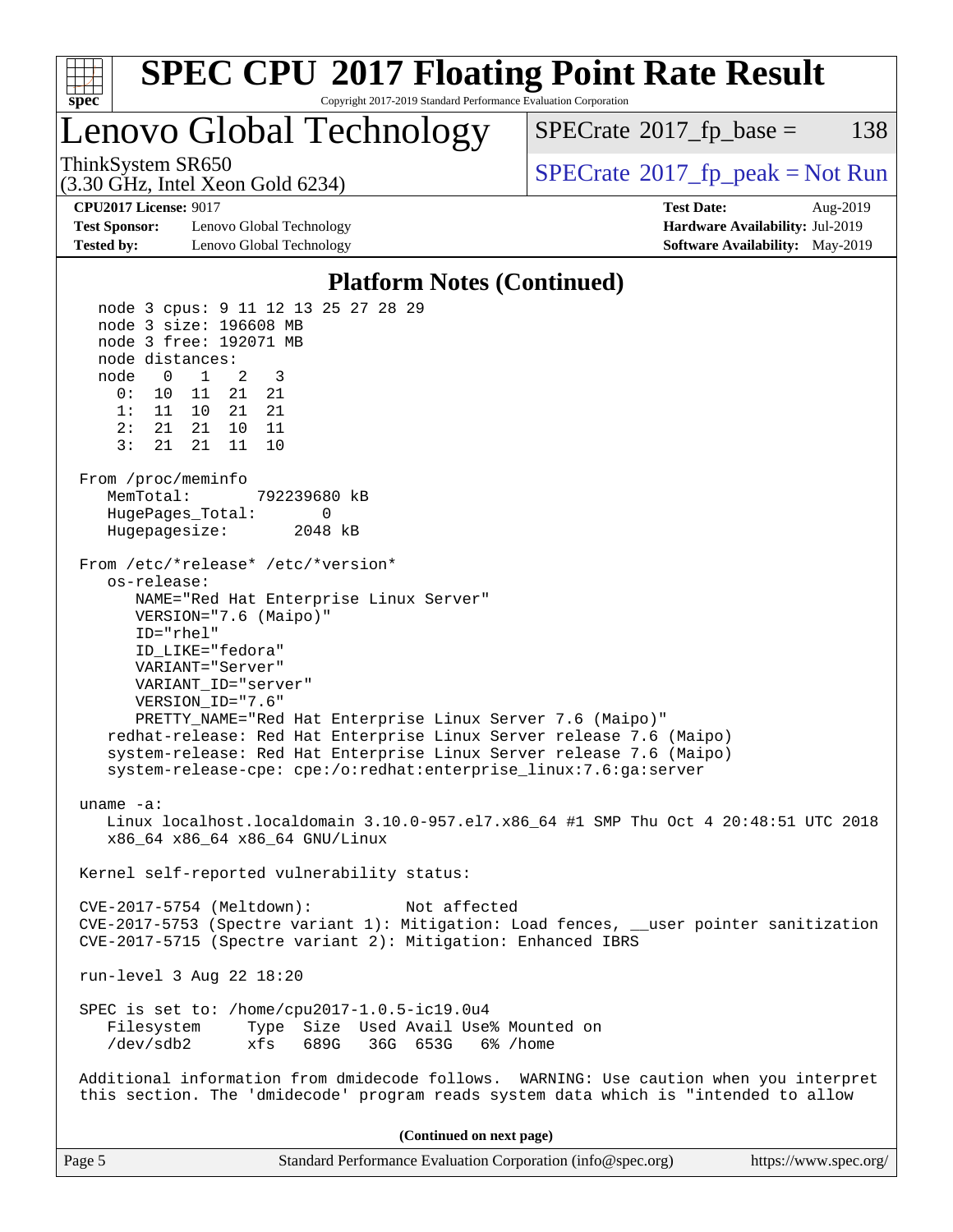

## Lenovo Global Technology

 $SPECTate@2017_fp\_base = 138$ 

(3.30 GHz, Intel Xeon Gold 6234)

ThinkSystem SR650<br>  $(3.30 \text{ GHz}_{\text{1}} \text{ Intel } \text{Yoon} \text{ Gold } 6234)$  [SPECrate](http://www.spec.org/auto/cpu2017/Docs/result-fields.html#SPECrate2017fppeak)®[2017\\_fp\\_peak = N](http://www.spec.org/auto/cpu2017/Docs/result-fields.html#SPECrate2017fppeak)ot Run

**[Test Sponsor:](http://www.spec.org/auto/cpu2017/Docs/result-fields.html#TestSponsor)** Lenovo Global Technology **[Hardware Availability:](http://www.spec.org/auto/cpu2017/Docs/result-fields.html#HardwareAvailability)** Jul-2019 **[Tested by:](http://www.spec.org/auto/cpu2017/Docs/result-fields.html#Testedby)** Lenovo Global Technology **[Software Availability:](http://www.spec.org/auto/cpu2017/Docs/result-fields.html#SoftwareAvailability)** May-2019

**[CPU2017 License:](http://www.spec.org/auto/cpu2017/Docs/result-fields.html#CPU2017License)** 9017 **[Test Date:](http://www.spec.org/auto/cpu2017/Docs/result-fields.html#TestDate)** Aug-2019

#### **[Platform Notes \(Continued\)](http://www.spec.org/auto/cpu2017/Docs/result-fields.html#PlatformNotes)**

 hardware to be accurately determined", but the intent may not be met, as there are frequent changes to hardware, firmware, and the "DMTF SMBIOS" standard. BIOS Lenovo -[IVE141E-2.30]- 07/02/2019 Memory: 24x Samsung M393A4K40CB2-CVF 32 GB 2 rank 2933

(End of data from sysinfo program)

#### **[Compiler Version Notes](http://www.spec.org/auto/cpu2017/Docs/result-fields.html#CompilerVersionNotes)**

| 519.1bm_r(base) 538.imagick_r(base) 544.nab_r(base)<br>C                                                                                                                                                                                                                                                                                                                 |  |  |  |  |  |
|--------------------------------------------------------------------------------------------------------------------------------------------------------------------------------------------------------------------------------------------------------------------------------------------------------------------------------------------------------------------------|--|--|--|--|--|
| Intel(R) C Intel(R) 64 Compiler for applications running on Intel(R) 64,<br>Version 19.0.4.227 Build 20190416<br>Copyright (C) 1985-2019 Intel Corporation. All rights reserved.                                                                                                                                                                                         |  |  |  |  |  |
|                                                                                                                                                                                                                                                                                                                                                                          |  |  |  |  |  |
| 508.namd_r(base) 510.parest_r(base)<br>$C++$                                                                                                                                                                                                                                                                                                                             |  |  |  |  |  |
| Intel(R) $C++$ Intel(R) 64 Compiler for applications running on Intel(R) 64,<br>Version 19.0.4.227 Build 20190416<br>Copyright (C) 1985-2019 Intel Corporation. All rights reserved.                                                                                                                                                                                     |  |  |  |  |  |
| $C++$ , C $\vert$ 511.povray_r(base) 526.blender_r(base)                                                                                                                                                                                                                                                                                                                 |  |  |  |  |  |
| Intel(R) $C++$ Intel(R) 64 Compiler for applications running on Intel(R) 64,<br>Version 19.0.4.227 Build 20190416<br>Copyright (C) 1985-2019 Intel Corporation. All rights reserved.<br>Intel(R) C Intel(R) 64 Compiler for applications running on Intel(R) 64,<br>Version 19.0.4.227 Build 20190416<br>Copyright (C) 1985-2019 Intel Corporation. All rights reserved. |  |  |  |  |  |
| $C++$ , C, Fortran   507.cactuBSSN_r(base)                                                                                                                                                                                                                                                                                                                               |  |  |  |  |  |
| Intel(R) $C++$ Intel(R) 64 Compiler for applications running on Intel(R) 64,<br>Version 19.0.4.227 Build 20190416<br>Copyright (C) 1985-2019 Intel Corporation. All rights reserved.<br>Intel(R) C Intel(R) 64 Compiler for applications running on Intel(R) 64,<br>Version 19.0.4.227 Build 20190416<br>Copyright (C) 1985-2019 Intel Corporation. All rights reserved. |  |  |  |  |  |
| (Continued on next page)                                                                                                                                                                                                                                                                                                                                                 |  |  |  |  |  |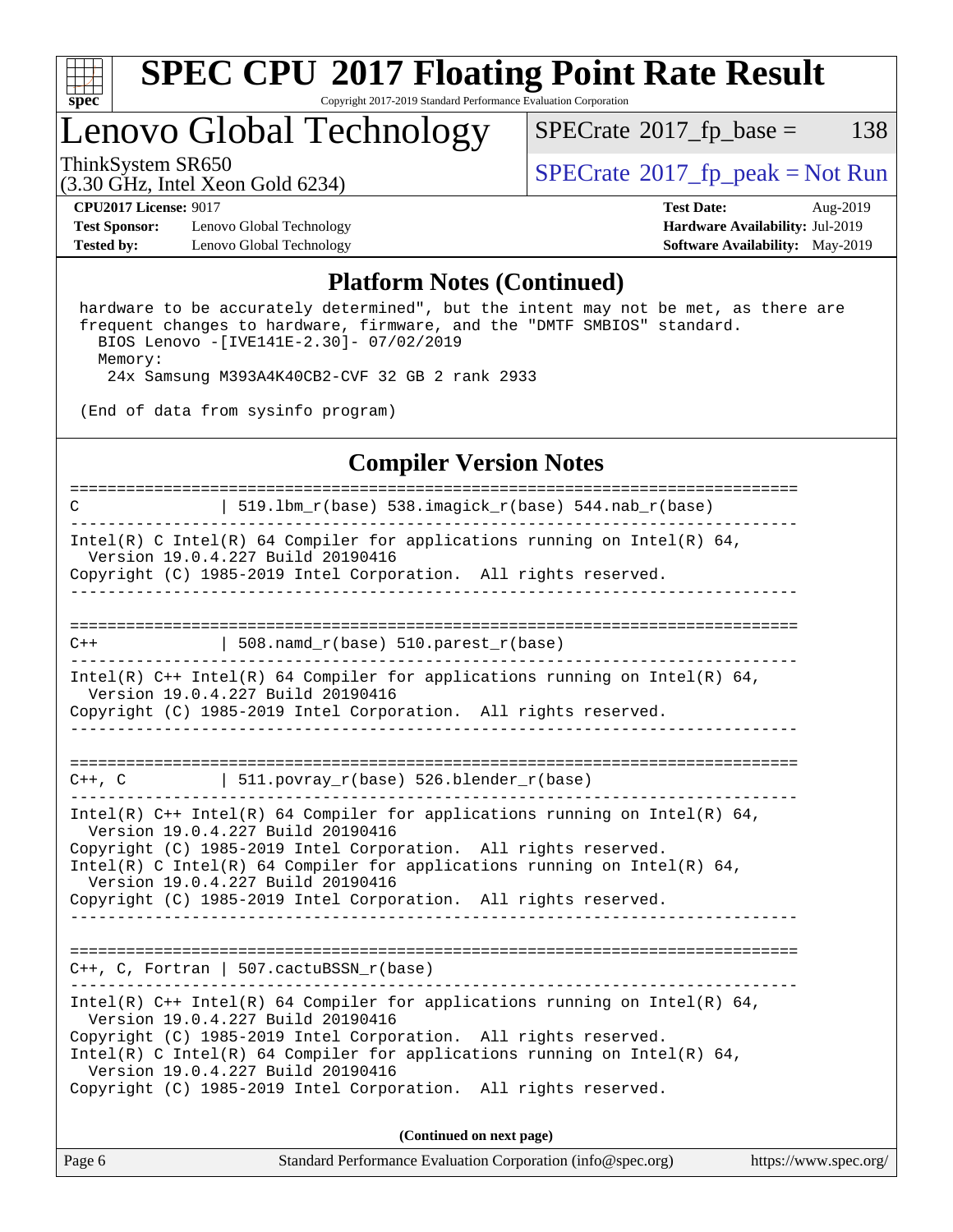

# **[SPEC CPU](http://www.spec.org/auto/cpu2017/Docs/result-fields.html#SPECCPU2017FloatingPointRateResult)[2017 Floating Point Rate Result](http://www.spec.org/auto/cpu2017/Docs/result-fields.html#SPECCPU2017FloatingPointRateResult)**

Copyright 2017-2019 Standard Performance Evaluation Corporation

Lenovo Global Technology

 $SPECTate@2017_fp\_base = 138$ 

(3.30 GHz, Intel Xeon Gold 6234)

ThinkSystem SR650<br>  $(3.30 \text{ GHz}_{\text{1}} \text{ Intel } \text{Yoon} \text{ Gold } 6234)$  [SPECrate](http://www.spec.org/auto/cpu2017/Docs/result-fields.html#SPECrate2017fppeak)®[2017\\_fp\\_peak = N](http://www.spec.org/auto/cpu2017/Docs/result-fields.html#SPECrate2017fppeak)ot Run

**[Test Sponsor:](http://www.spec.org/auto/cpu2017/Docs/result-fields.html#TestSponsor)** Lenovo Global Technology **[Hardware Availability:](http://www.spec.org/auto/cpu2017/Docs/result-fields.html#HardwareAvailability)** Jul-2019 **[Tested by:](http://www.spec.org/auto/cpu2017/Docs/result-fields.html#Testedby)** Lenovo Global Technology **[Software Availability:](http://www.spec.org/auto/cpu2017/Docs/result-fields.html#SoftwareAvailability)** May-2019

**[CPU2017 License:](http://www.spec.org/auto/cpu2017/Docs/result-fields.html#CPU2017License)** 9017 **[Test Date:](http://www.spec.org/auto/cpu2017/Docs/result-fields.html#TestDate)** Aug-2019

#### **[Compiler Version Notes \(Continued\)](http://www.spec.org/auto/cpu2017/Docs/result-fields.html#CompilerVersionNotes)**

| Intel(R) Fortran Intel(R) 64 Compiler for applications running on Intel(R)<br>64, Version 19.0.4.227 Build 20190416<br>Copyright (C) 1985-2019 Intel Corporation. All rights reserved.                                                                                                                                                                                     |  |  |  |  |  |
|----------------------------------------------------------------------------------------------------------------------------------------------------------------------------------------------------------------------------------------------------------------------------------------------------------------------------------------------------------------------------|--|--|--|--|--|
|                                                                                                                                                                                                                                                                                                                                                                            |  |  |  |  |  |
| 503.bwaves $r(base)$ 549.fotonik3d $r(base)$ 554.roms $r(base)$<br>Fortran                                                                                                                                                                                                                                                                                                 |  |  |  |  |  |
| Intel(R) Fortran Intel(R) 64 Compiler for applications running on Intel(R)<br>64, Version 19.0.4.227 Build 20190416<br>Copyright (C) 1985-2019 Intel Corporation. All rights reserved.                                                                                                                                                                                     |  |  |  |  |  |
| Fortran, C $\vert$ 521.wrf_r(base) 527.cam4_r(base)                                                                                                                                                                                                                                                                                                                        |  |  |  |  |  |
| Intel(R) Fortran Intel(R) 64 Compiler for applications running on Intel(R)<br>64, Version 19.0.4.227 Build 20190416<br>Copyright (C) 1985-2019 Intel Corporation. All rights reserved.<br>Intel(R) C Intel(R) 64 Compiler for applications running on Intel(R) 64,<br>Version 19.0.4.227 Build 20190416<br>Copyright (C) 1985-2019 Intel Corporation. All rights reserved. |  |  |  |  |  |

### **[Base Compiler Invocation](http://www.spec.org/auto/cpu2017/Docs/result-fields.html#BaseCompilerInvocation)**

[C benchmarks](http://www.spec.org/auto/cpu2017/Docs/result-fields.html#Cbenchmarks): [icc -m64 -std=c11](http://www.spec.org/cpu2017/results/res2019q3/cpu2017-20190902-17412.flags.html#user_CCbase_intel_icc_64bit_c11_33ee0cdaae7deeeab2a9725423ba97205ce30f63b9926c2519791662299b76a0318f32ddfffdc46587804de3178b4f9328c46fa7c2b0cd779d7a61945c91cd35)

[C++ benchmarks:](http://www.spec.org/auto/cpu2017/Docs/result-fields.html#CXXbenchmarks) [icpc -m64](http://www.spec.org/cpu2017/results/res2019q3/cpu2017-20190902-17412.flags.html#user_CXXbase_intel_icpc_64bit_4ecb2543ae3f1412ef961e0650ca070fec7b7afdcd6ed48761b84423119d1bf6bdf5cad15b44d48e7256388bc77273b966e5eb805aefd121eb22e9299b2ec9d9)

[Fortran benchmarks](http://www.spec.org/auto/cpu2017/Docs/result-fields.html#Fortranbenchmarks): [ifort -m64](http://www.spec.org/cpu2017/results/res2019q3/cpu2017-20190902-17412.flags.html#user_FCbase_intel_ifort_64bit_24f2bb282fbaeffd6157abe4f878425411749daecae9a33200eee2bee2fe76f3b89351d69a8130dd5949958ce389cf37ff59a95e7a40d588e8d3a57e0c3fd751)

[Benchmarks using both Fortran and C](http://www.spec.org/auto/cpu2017/Docs/result-fields.html#BenchmarksusingbothFortranandC): [ifort -m64](http://www.spec.org/cpu2017/results/res2019q3/cpu2017-20190902-17412.flags.html#user_CC_FCbase_intel_ifort_64bit_24f2bb282fbaeffd6157abe4f878425411749daecae9a33200eee2bee2fe76f3b89351d69a8130dd5949958ce389cf37ff59a95e7a40d588e8d3a57e0c3fd751) [icc -m64 -std=c11](http://www.spec.org/cpu2017/results/res2019q3/cpu2017-20190902-17412.flags.html#user_CC_FCbase_intel_icc_64bit_c11_33ee0cdaae7deeeab2a9725423ba97205ce30f63b9926c2519791662299b76a0318f32ddfffdc46587804de3178b4f9328c46fa7c2b0cd779d7a61945c91cd35)

[Benchmarks using both C and C++](http://www.spec.org/auto/cpu2017/Docs/result-fields.html#BenchmarksusingbothCandCXX): [icpc -m64](http://www.spec.org/cpu2017/results/res2019q3/cpu2017-20190902-17412.flags.html#user_CC_CXXbase_intel_icpc_64bit_4ecb2543ae3f1412ef961e0650ca070fec7b7afdcd6ed48761b84423119d1bf6bdf5cad15b44d48e7256388bc77273b966e5eb805aefd121eb22e9299b2ec9d9) [icc -m64 -std=c11](http://www.spec.org/cpu2017/results/res2019q3/cpu2017-20190902-17412.flags.html#user_CC_CXXbase_intel_icc_64bit_c11_33ee0cdaae7deeeab2a9725423ba97205ce30f63b9926c2519791662299b76a0318f32ddfffdc46587804de3178b4f9328c46fa7c2b0cd779d7a61945c91cd35)

[Benchmarks using Fortran, C, and C++:](http://www.spec.org/auto/cpu2017/Docs/result-fields.html#BenchmarksusingFortranCandCXX) [icpc -m64](http://www.spec.org/cpu2017/results/res2019q3/cpu2017-20190902-17412.flags.html#user_CC_CXX_FCbase_intel_icpc_64bit_4ecb2543ae3f1412ef961e0650ca070fec7b7afdcd6ed48761b84423119d1bf6bdf5cad15b44d48e7256388bc77273b966e5eb805aefd121eb22e9299b2ec9d9) [icc -m64 -std=c11](http://www.spec.org/cpu2017/results/res2019q3/cpu2017-20190902-17412.flags.html#user_CC_CXX_FCbase_intel_icc_64bit_c11_33ee0cdaae7deeeab2a9725423ba97205ce30f63b9926c2519791662299b76a0318f32ddfffdc46587804de3178b4f9328c46fa7c2b0cd779d7a61945c91cd35) [ifort -m64](http://www.spec.org/cpu2017/results/res2019q3/cpu2017-20190902-17412.flags.html#user_CC_CXX_FCbase_intel_ifort_64bit_24f2bb282fbaeffd6157abe4f878425411749daecae9a33200eee2bee2fe76f3b89351d69a8130dd5949958ce389cf37ff59a95e7a40d588e8d3a57e0c3fd751)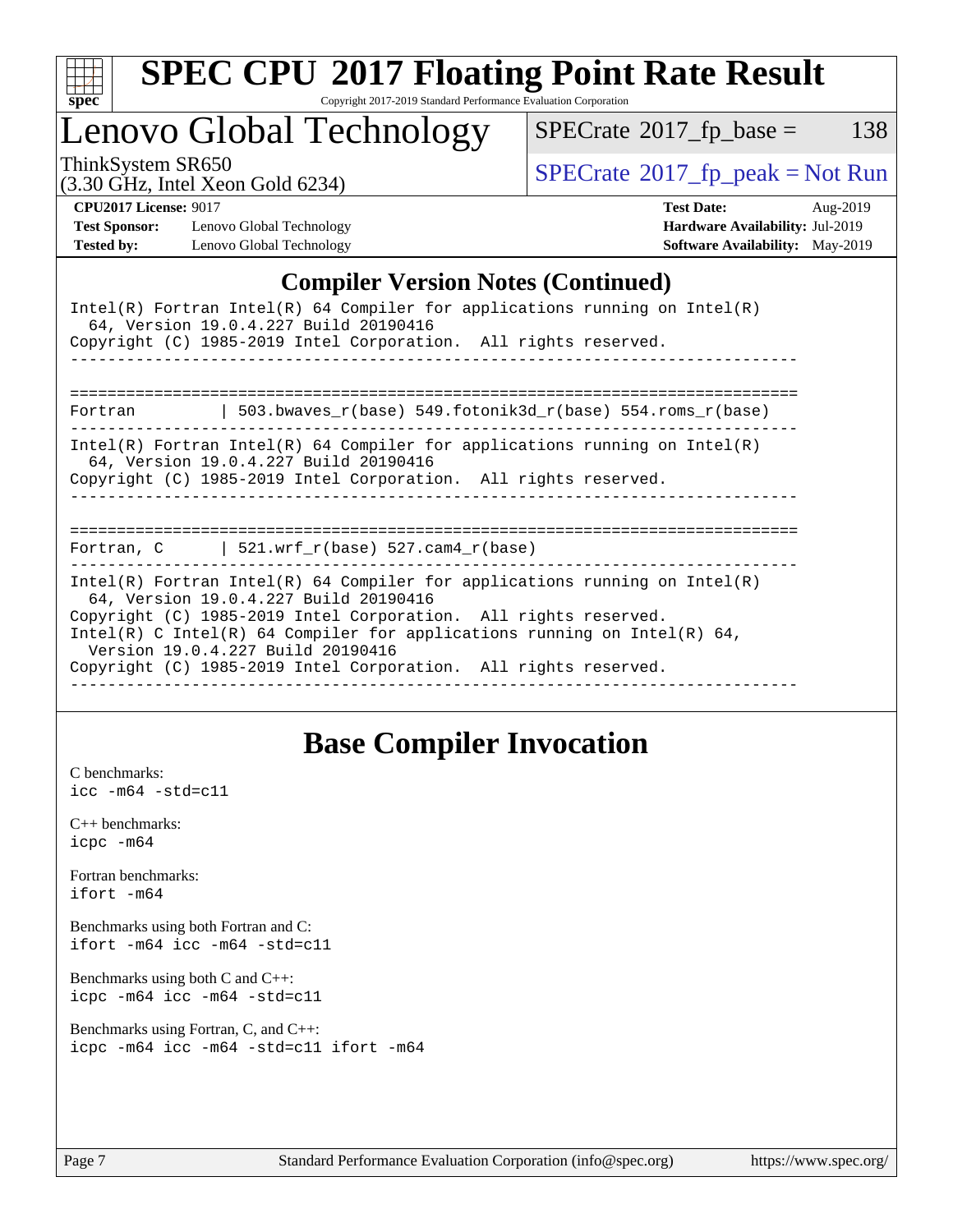

## Lenovo Global Technology

 $SPECTate@2017_fp\_base = 138$ 

(3.30 GHz, Intel Xeon Gold 6234)

ThinkSystem SR650<br>  $SPECTI<sub>2</sub>30 CI<sub>2</sub> Intel Yeso<sub>2</sub> Gold 6234$ 

**[Test Sponsor:](http://www.spec.org/auto/cpu2017/Docs/result-fields.html#TestSponsor)** Lenovo Global Technology **[Hardware Availability:](http://www.spec.org/auto/cpu2017/Docs/result-fields.html#HardwareAvailability)** Jul-2019 **[Tested by:](http://www.spec.org/auto/cpu2017/Docs/result-fields.html#Testedby)** Lenovo Global Technology **[Software Availability:](http://www.spec.org/auto/cpu2017/Docs/result-fields.html#SoftwareAvailability)** May-2019

**[CPU2017 License:](http://www.spec.org/auto/cpu2017/Docs/result-fields.html#CPU2017License)** 9017 **[Test Date:](http://www.spec.org/auto/cpu2017/Docs/result-fields.html#TestDate)** Aug-2019

### **[Base Portability Flags](http://www.spec.org/auto/cpu2017/Docs/result-fields.html#BasePortabilityFlags)**

 503.bwaves\_r: [-DSPEC\\_LP64](http://www.spec.org/cpu2017/results/res2019q3/cpu2017-20190902-17412.flags.html#suite_basePORTABILITY503_bwaves_r_DSPEC_LP64) 507.cactuBSSN\_r: [-DSPEC\\_LP64](http://www.spec.org/cpu2017/results/res2019q3/cpu2017-20190902-17412.flags.html#suite_basePORTABILITY507_cactuBSSN_r_DSPEC_LP64) 508.namd\_r: [-DSPEC\\_LP64](http://www.spec.org/cpu2017/results/res2019q3/cpu2017-20190902-17412.flags.html#suite_basePORTABILITY508_namd_r_DSPEC_LP64) 510.parest\_r: [-DSPEC\\_LP64](http://www.spec.org/cpu2017/results/res2019q3/cpu2017-20190902-17412.flags.html#suite_basePORTABILITY510_parest_r_DSPEC_LP64) 511.povray\_r: [-DSPEC\\_LP64](http://www.spec.org/cpu2017/results/res2019q3/cpu2017-20190902-17412.flags.html#suite_basePORTABILITY511_povray_r_DSPEC_LP64) 519.lbm\_r: [-DSPEC\\_LP64](http://www.spec.org/cpu2017/results/res2019q3/cpu2017-20190902-17412.flags.html#suite_basePORTABILITY519_lbm_r_DSPEC_LP64) 521.wrf\_r: [-DSPEC\\_LP64](http://www.spec.org/cpu2017/results/res2019q3/cpu2017-20190902-17412.flags.html#suite_basePORTABILITY521_wrf_r_DSPEC_LP64) [-DSPEC\\_CASE\\_FLAG](http://www.spec.org/cpu2017/results/res2019q3/cpu2017-20190902-17412.flags.html#b521.wrf_r_baseCPORTABILITY_DSPEC_CASE_FLAG) [-convert big\\_endian](http://www.spec.org/cpu2017/results/res2019q3/cpu2017-20190902-17412.flags.html#user_baseFPORTABILITY521_wrf_r_convert_big_endian_c3194028bc08c63ac5d04de18c48ce6d347e4e562e8892b8bdbdc0214820426deb8554edfa529a3fb25a586e65a3d812c835984020483e7e73212c4d31a38223) 526.blender\_r: [-DSPEC\\_LP64](http://www.spec.org/cpu2017/results/res2019q3/cpu2017-20190902-17412.flags.html#suite_basePORTABILITY526_blender_r_DSPEC_LP64) [-DSPEC\\_LINUX](http://www.spec.org/cpu2017/results/res2019q3/cpu2017-20190902-17412.flags.html#b526.blender_r_baseCPORTABILITY_DSPEC_LINUX) [-funsigned-char](http://www.spec.org/cpu2017/results/res2019q3/cpu2017-20190902-17412.flags.html#user_baseCPORTABILITY526_blender_r_force_uchar_40c60f00ab013830e2dd6774aeded3ff59883ba5a1fc5fc14077f794d777847726e2a5858cbc7672e36e1b067e7e5c1d9a74f7176df07886a243d7cc18edfe67) 527.cam4\_r: [-DSPEC\\_LP64](http://www.spec.org/cpu2017/results/res2019q3/cpu2017-20190902-17412.flags.html#suite_basePORTABILITY527_cam4_r_DSPEC_LP64) [-DSPEC\\_CASE\\_FLAG](http://www.spec.org/cpu2017/results/res2019q3/cpu2017-20190902-17412.flags.html#b527.cam4_r_baseCPORTABILITY_DSPEC_CASE_FLAG) 538.imagick\_r: [-DSPEC\\_LP64](http://www.spec.org/cpu2017/results/res2019q3/cpu2017-20190902-17412.flags.html#suite_basePORTABILITY538_imagick_r_DSPEC_LP64) 544.nab\_r: [-DSPEC\\_LP64](http://www.spec.org/cpu2017/results/res2019q3/cpu2017-20190902-17412.flags.html#suite_basePORTABILITY544_nab_r_DSPEC_LP64) 549.fotonik3d\_r: [-DSPEC\\_LP64](http://www.spec.org/cpu2017/results/res2019q3/cpu2017-20190902-17412.flags.html#suite_basePORTABILITY549_fotonik3d_r_DSPEC_LP64) 554.roms\_r: [-DSPEC\\_LP64](http://www.spec.org/cpu2017/results/res2019q3/cpu2017-20190902-17412.flags.html#suite_basePORTABILITY554_roms_r_DSPEC_LP64)

**[Base Optimization Flags](http://www.spec.org/auto/cpu2017/Docs/result-fields.html#BaseOptimizationFlags)**

[C benchmarks](http://www.spec.org/auto/cpu2017/Docs/result-fields.html#Cbenchmarks):

[-xCORE-AVX2](http://www.spec.org/cpu2017/results/res2019q3/cpu2017-20190902-17412.flags.html#user_CCbase_f-xCORE-AVX2) [-ipo](http://www.spec.org/cpu2017/results/res2019q3/cpu2017-20190902-17412.flags.html#user_CCbase_f-ipo) [-O3](http://www.spec.org/cpu2017/results/res2019q3/cpu2017-20190902-17412.flags.html#user_CCbase_f-O3) [-no-prec-div](http://www.spec.org/cpu2017/results/res2019q3/cpu2017-20190902-17412.flags.html#user_CCbase_f-no-prec-div) [-qopt-prefetch](http://www.spec.org/cpu2017/results/res2019q3/cpu2017-20190902-17412.flags.html#user_CCbase_f-qopt-prefetch) [-ffinite-math-only](http://www.spec.org/cpu2017/results/res2019q3/cpu2017-20190902-17412.flags.html#user_CCbase_f_finite_math_only_cb91587bd2077682c4b38af759c288ed7c732db004271a9512da14a4f8007909a5f1427ecbf1a0fb78ff2a814402c6114ac565ca162485bbcae155b5e4258871) [-qopt-mem-layout-trans=4](http://www.spec.org/cpu2017/results/res2019q3/cpu2017-20190902-17412.flags.html#user_CCbase_f-qopt-mem-layout-trans_fa39e755916c150a61361b7846f310bcdf6f04e385ef281cadf3647acec3f0ae266d1a1d22d972a7087a248fd4e6ca390a3634700869573d231a252c784941a8) [C++ benchmarks:](http://www.spec.org/auto/cpu2017/Docs/result-fields.html#CXXbenchmarks) [-xCORE-AVX2](http://www.spec.org/cpu2017/results/res2019q3/cpu2017-20190902-17412.flags.html#user_CXXbase_f-xCORE-AVX2) [-ipo](http://www.spec.org/cpu2017/results/res2019q3/cpu2017-20190902-17412.flags.html#user_CXXbase_f-ipo) [-O3](http://www.spec.org/cpu2017/results/res2019q3/cpu2017-20190902-17412.flags.html#user_CXXbase_f-O3) [-no-prec-div](http://www.spec.org/cpu2017/results/res2019q3/cpu2017-20190902-17412.flags.html#user_CXXbase_f-no-prec-div) [-qopt-prefetch](http://www.spec.org/cpu2017/results/res2019q3/cpu2017-20190902-17412.flags.html#user_CXXbase_f-qopt-prefetch) [-ffinite-math-only](http://www.spec.org/cpu2017/results/res2019q3/cpu2017-20190902-17412.flags.html#user_CXXbase_f_finite_math_only_cb91587bd2077682c4b38af759c288ed7c732db004271a9512da14a4f8007909a5f1427ecbf1a0fb78ff2a814402c6114ac565ca162485bbcae155b5e4258871) [-qopt-mem-layout-trans=4](http://www.spec.org/cpu2017/results/res2019q3/cpu2017-20190902-17412.flags.html#user_CXXbase_f-qopt-mem-layout-trans_fa39e755916c150a61361b7846f310bcdf6f04e385ef281cadf3647acec3f0ae266d1a1d22d972a7087a248fd4e6ca390a3634700869573d231a252c784941a8) [Fortran benchmarks](http://www.spec.org/auto/cpu2017/Docs/result-fields.html#Fortranbenchmarks): [-xCORE-AVX2](http://www.spec.org/cpu2017/results/res2019q3/cpu2017-20190902-17412.flags.html#user_FCbase_f-xCORE-AVX2) [-ipo](http://www.spec.org/cpu2017/results/res2019q3/cpu2017-20190902-17412.flags.html#user_FCbase_f-ipo) [-O3](http://www.spec.org/cpu2017/results/res2019q3/cpu2017-20190902-17412.flags.html#user_FCbase_f-O3) [-no-prec-div](http://www.spec.org/cpu2017/results/res2019q3/cpu2017-20190902-17412.flags.html#user_FCbase_f-no-prec-div) [-qopt-prefetch](http://www.spec.org/cpu2017/results/res2019q3/cpu2017-20190902-17412.flags.html#user_FCbase_f-qopt-prefetch) [-ffinite-math-only](http://www.spec.org/cpu2017/results/res2019q3/cpu2017-20190902-17412.flags.html#user_FCbase_f_finite_math_only_cb91587bd2077682c4b38af759c288ed7c732db004271a9512da14a4f8007909a5f1427ecbf1a0fb78ff2a814402c6114ac565ca162485bbcae155b5e4258871) [-qopt-mem-layout-trans=4](http://www.spec.org/cpu2017/results/res2019q3/cpu2017-20190902-17412.flags.html#user_FCbase_f-qopt-mem-layout-trans_fa39e755916c150a61361b7846f310bcdf6f04e385ef281cadf3647acec3f0ae266d1a1d22d972a7087a248fd4e6ca390a3634700869573d231a252c784941a8) [-auto](http://www.spec.org/cpu2017/results/res2019q3/cpu2017-20190902-17412.flags.html#user_FCbase_f-auto) [-nostandard-realloc-lhs](http://www.spec.org/cpu2017/results/res2019q3/cpu2017-20190902-17412.flags.html#user_FCbase_f_2003_std_realloc_82b4557e90729c0f113870c07e44d33d6f5a304b4f63d4c15d2d0f1fab99f5daaed73bdb9275d9ae411527f28b936061aa8b9c8f2d63842963b95c9dd6426b8a) [-align array32byte](http://www.spec.org/cpu2017/results/res2019q3/cpu2017-20190902-17412.flags.html#user_FCbase_align_array32byte_b982fe038af199962ba9a80c053b8342c548c85b40b8e86eb3cc33dee0d7986a4af373ac2d51c3f7cf710a18d62fdce2948f201cd044323541f22fc0fffc51b6) [Benchmarks using both Fortran and C](http://www.spec.org/auto/cpu2017/Docs/result-fields.html#BenchmarksusingbothFortranandC): [-xCORE-AVX2](http://www.spec.org/cpu2017/results/res2019q3/cpu2017-20190902-17412.flags.html#user_CC_FCbase_f-xCORE-AVX2) [-ipo](http://www.spec.org/cpu2017/results/res2019q3/cpu2017-20190902-17412.flags.html#user_CC_FCbase_f-ipo) [-O3](http://www.spec.org/cpu2017/results/res2019q3/cpu2017-20190902-17412.flags.html#user_CC_FCbase_f-O3) [-no-prec-div](http://www.spec.org/cpu2017/results/res2019q3/cpu2017-20190902-17412.flags.html#user_CC_FCbase_f-no-prec-div) [-qopt-prefetch](http://www.spec.org/cpu2017/results/res2019q3/cpu2017-20190902-17412.flags.html#user_CC_FCbase_f-qopt-prefetch) [-ffinite-math-only](http://www.spec.org/cpu2017/results/res2019q3/cpu2017-20190902-17412.flags.html#user_CC_FCbase_f_finite_math_only_cb91587bd2077682c4b38af759c288ed7c732db004271a9512da14a4f8007909a5f1427ecbf1a0fb78ff2a814402c6114ac565ca162485bbcae155b5e4258871) [-qopt-mem-layout-trans=4](http://www.spec.org/cpu2017/results/res2019q3/cpu2017-20190902-17412.flags.html#user_CC_FCbase_f-qopt-mem-layout-trans_fa39e755916c150a61361b7846f310bcdf6f04e385ef281cadf3647acec3f0ae266d1a1d22d972a7087a248fd4e6ca390a3634700869573d231a252c784941a8) [-auto](http://www.spec.org/cpu2017/results/res2019q3/cpu2017-20190902-17412.flags.html#user_CC_FCbase_f-auto) [-nostandard-realloc-lhs](http://www.spec.org/cpu2017/results/res2019q3/cpu2017-20190902-17412.flags.html#user_CC_FCbase_f_2003_std_realloc_82b4557e90729c0f113870c07e44d33d6f5a304b4f63d4c15d2d0f1fab99f5daaed73bdb9275d9ae411527f28b936061aa8b9c8f2d63842963b95c9dd6426b8a) [-align array32byte](http://www.spec.org/cpu2017/results/res2019q3/cpu2017-20190902-17412.flags.html#user_CC_FCbase_align_array32byte_b982fe038af199962ba9a80c053b8342c548c85b40b8e86eb3cc33dee0d7986a4af373ac2d51c3f7cf710a18d62fdce2948f201cd044323541f22fc0fffc51b6) [Benchmarks using both C and C++](http://www.spec.org/auto/cpu2017/Docs/result-fields.html#BenchmarksusingbothCandCXX): [-xCORE-AVX2](http://www.spec.org/cpu2017/results/res2019q3/cpu2017-20190902-17412.flags.html#user_CC_CXXbase_f-xCORE-AVX2) [-ipo](http://www.spec.org/cpu2017/results/res2019q3/cpu2017-20190902-17412.flags.html#user_CC_CXXbase_f-ipo) [-O3](http://www.spec.org/cpu2017/results/res2019q3/cpu2017-20190902-17412.flags.html#user_CC_CXXbase_f-O3) [-no-prec-div](http://www.spec.org/cpu2017/results/res2019q3/cpu2017-20190902-17412.flags.html#user_CC_CXXbase_f-no-prec-div) [-qopt-prefetch](http://www.spec.org/cpu2017/results/res2019q3/cpu2017-20190902-17412.flags.html#user_CC_CXXbase_f-qopt-prefetch) [-ffinite-math-only](http://www.spec.org/cpu2017/results/res2019q3/cpu2017-20190902-17412.flags.html#user_CC_CXXbase_f_finite_math_only_cb91587bd2077682c4b38af759c288ed7c732db004271a9512da14a4f8007909a5f1427ecbf1a0fb78ff2a814402c6114ac565ca162485bbcae155b5e4258871) [-qopt-mem-layout-trans=4](http://www.spec.org/cpu2017/results/res2019q3/cpu2017-20190902-17412.flags.html#user_CC_CXXbase_f-qopt-mem-layout-trans_fa39e755916c150a61361b7846f310bcdf6f04e385ef281cadf3647acec3f0ae266d1a1d22d972a7087a248fd4e6ca390a3634700869573d231a252c784941a8) [Benchmarks using Fortran, C, and C++:](http://www.spec.org/auto/cpu2017/Docs/result-fields.html#BenchmarksusingFortranCandCXX) [-xCORE-AVX2](http://www.spec.org/cpu2017/results/res2019q3/cpu2017-20190902-17412.flags.html#user_CC_CXX_FCbase_f-xCORE-AVX2) [-ipo](http://www.spec.org/cpu2017/results/res2019q3/cpu2017-20190902-17412.flags.html#user_CC_CXX_FCbase_f-ipo) [-O3](http://www.spec.org/cpu2017/results/res2019q3/cpu2017-20190902-17412.flags.html#user_CC_CXX_FCbase_f-O3) [-no-prec-div](http://www.spec.org/cpu2017/results/res2019q3/cpu2017-20190902-17412.flags.html#user_CC_CXX_FCbase_f-no-prec-div) [-qopt-prefetch](http://www.spec.org/cpu2017/results/res2019q3/cpu2017-20190902-17412.flags.html#user_CC_CXX_FCbase_f-qopt-prefetch) [-ffinite-math-only](http://www.spec.org/cpu2017/results/res2019q3/cpu2017-20190902-17412.flags.html#user_CC_CXX_FCbase_f_finite_math_only_cb91587bd2077682c4b38af759c288ed7c732db004271a9512da14a4f8007909a5f1427ecbf1a0fb78ff2a814402c6114ac565ca162485bbcae155b5e4258871) [-qopt-mem-layout-trans=4](http://www.spec.org/cpu2017/results/res2019q3/cpu2017-20190902-17412.flags.html#user_CC_CXX_FCbase_f-qopt-mem-layout-trans_fa39e755916c150a61361b7846f310bcdf6f04e385ef281cadf3647acec3f0ae266d1a1d22d972a7087a248fd4e6ca390a3634700869573d231a252c784941a8) [-auto](http://www.spec.org/cpu2017/results/res2019q3/cpu2017-20190902-17412.flags.html#user_CC_CXX_FCbase_f-auto) [-nostandard-realloc-lhs](http://www.spec.org/cpu2017/results/res2019q3/cpu2017-20190902-17412.flags.html#user_CC_CXX_FCbase_f_2003_std_realloc_82b4557e90729c0f113870c07e44d33d6f5a304b4f63d4c15d2d0f1fab99f5daaed73bdb9275d9ae411527f28b936061aa8b9c8f2d63842963b95c9dd6426b8a) [-align array32byte](http://www.spec.org/cpu2017/results/res2019q3/cpu2017-20190902-17412.flags.html#user_CC_CXX_FCbase_align_array32byte_b982fe038af199962ba9a80c053b8342c548c85b40b8e86eb3cc33dee0d7986a4af373ac2d51c3f7cf710a18d62fdce2948f201cd044323541f22fc0fffc51b6)